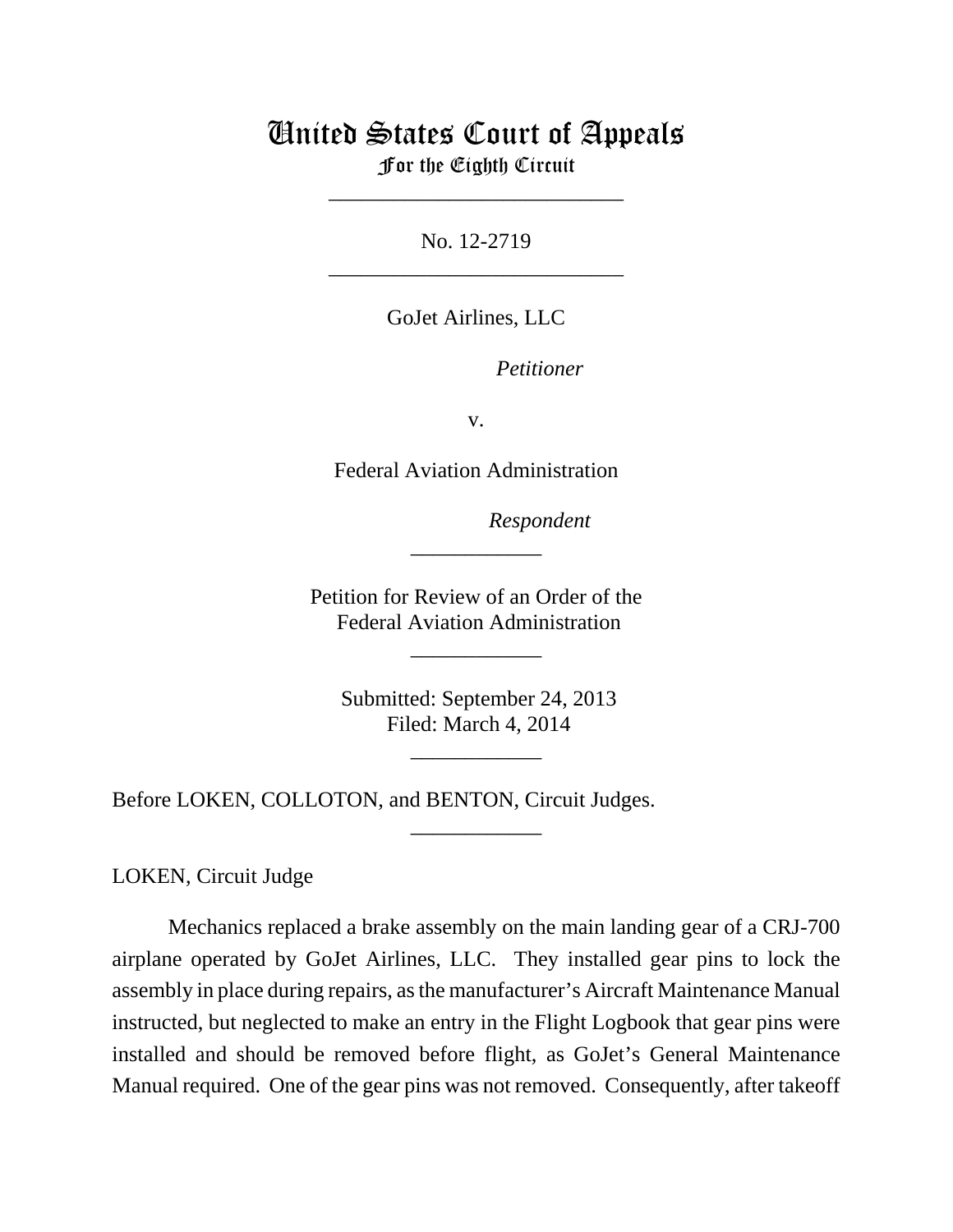on the plane's next flight, a warning light alerted that the landing gear would not retract, and the pilots returned to the departure airport.

GoJet immediately disclosed the gear pin error to the Federal Aviation Administration ("FAA"), invoking the agency's Voluntary Disclosure Reporting Program ("VDRP"). Under the VDRP, the FAA will issue "a letter of correction in lieu of civil penalty action" if an air carrier voluntarily discloses regulatory violations and satisfies VDRP compliance requirements. One requirement is that the carrier develop and execute a "comprehensive fix," defined as "an action, or actions, proposed by the [air carrier] and accepted by the [FAA] to preclude recurrence of the apparent violation that has been voluntarily disclosed." FAA Order No. 8900.1 CHG 0, at ¶¶ 11-4(B)(1), 11-5 (Sept. 13, 2007); FAA Advisory Circular No. 00-58A, at  $\P\P$  4(b)(1), 6 (Sept. 8, 2006).<sup>1</sup>

The FAA accepted the VDRP notification, GoJet submitted a proposed comprehensive fix, and FAA Inspector Gary Cooper rejected the proposal. When GoJet did not meet Cooper's deadline to propose an acceptable alternative, the FAA commenced this civil penalty enforcement action. Cooper and GoJet's chief inspector, Jeffrey Craig, testified at the administrative hearing. The FAA Acting Administrator ruled that GoJet violated FAA regulations when it failed to make the logbook entry and to remove the gear pin. GoJet petitions for judicial review, arguing it did not violate 14 C.F.R. §§ 91.13(a) and 121.153(a)(2) by carelessly or recklessly operating an unairworthy airplane, and procedural error. We have jurisdiction to review this final agency action. See 49 U.S.C. § 46110(a); 5 U.S.C. § 704.

<sup>&</sup>lt;sup>1</sup>These Orders have since been superseded by FAA Advisory Circular No. 00-58B (Apr. 29, 2009), available at http://rgl.faa.gov/Regulatory\_and\_Guidance\_Library/rgAdvisoryCircular.nsf/list/A C%2000-58B/\$FILE/AC%2000-58B.pdf; and by Order 8900.1, Vol. 11, Chap. 1, CHG 57 (June 7, 2011), available at http://fsims.faa.gov/ PICDetail.aspx?docId=8900.1,Vol.11,Ch1,Sec1.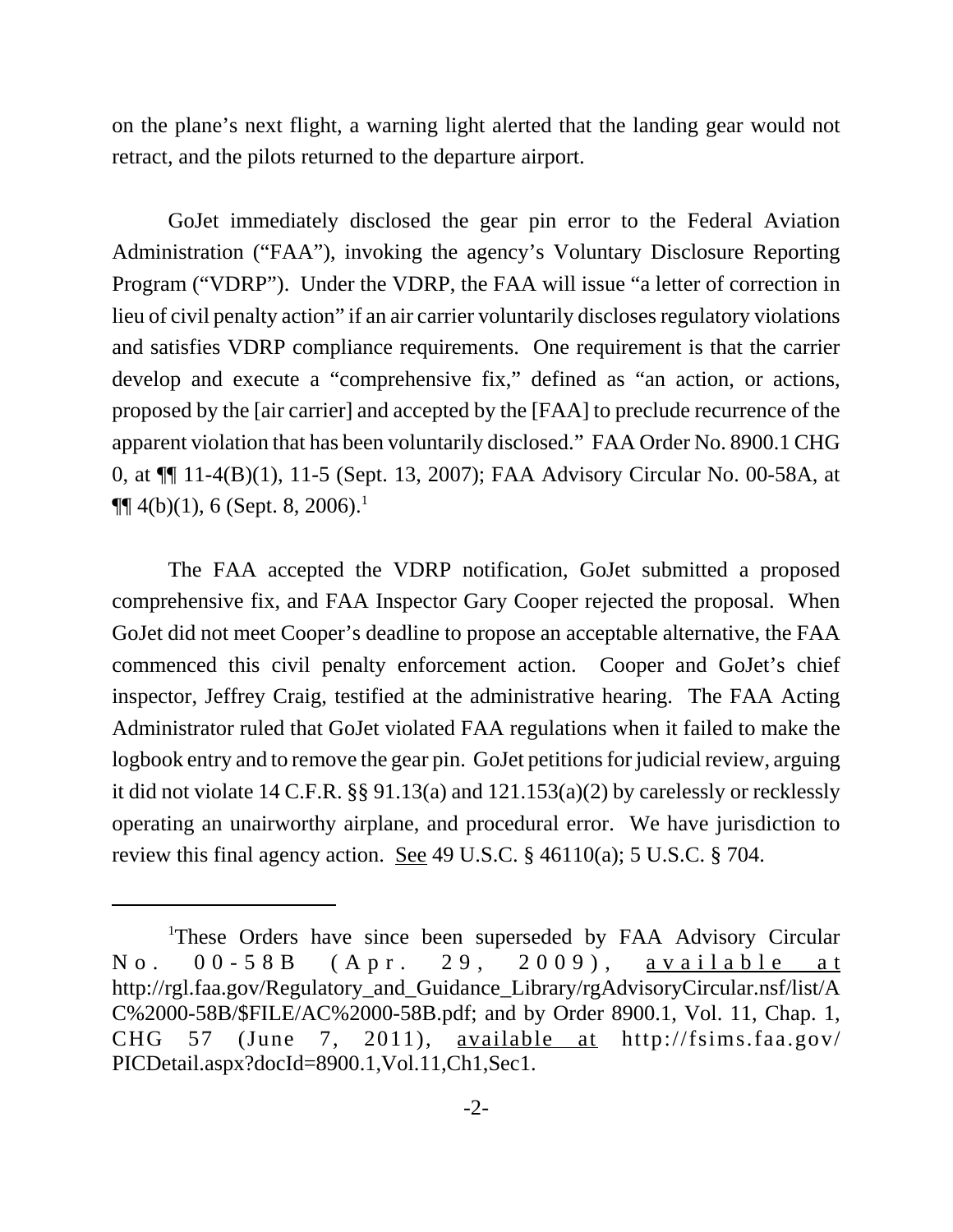In reviewing the Administrator's decision, we accept as conclusive findings of fact that are supported by substantial evidence, that is, "such relevant evidence as a reasonable mind might accept as adequate to support a conclusion." King v. NTSB, 362 F.3d 439, 444 (8th Cir. 2004); see 49 U.S.C. § 46110(c). We overturn nonfactual determinations only if they are "arbitrary, capricious, an abuse of discretion, or otherwise not in accordance with law." 5 U.S.C. § 706(2)(A); Edwards v. FAA, 367 F.3d 764, 767 (8th Cir. 2004). Agency action is arbitrary and capricious when the agency "relied on factors which Congress has not intended it to consider, entirely failed to consider an important aspect of the problem, [or] offered an explanation for its decision that runs contrary to the evidence before the agency, or is so implausible that it could not be ascribed to a difference in view or the product of agency expertise." Rochling v. Dep't of Veterans Affairs, 725 F.3d 927, 937 (8th Cir. 2013). Applying this deferential standard, we deny the petition for review.

## **I.**

GoJet first argues that it did not commit violations of 14 C.F.R. § 121.153(a)(2), which prohibits operating an unairworthy aircraft, and 14 C.F.R. § 91.13(a), which prohibits "operat[ing] an aircraft in a careless or reckless manner so as to endanger the life or property of another."

A. The Alleged Airworthiness Violation. 14 C.F.R. § 121.153(a)(2) provides that no air carrier "may operate an aircraft unless that aircraft . . . is in an airworthy condition and meets the applicable airworthiness requirements of" 14 C.F.R., Ch. I. The definition of an airworthy aircraft is well settled, a two-part test derived from the statutory requirements for the airworthiness certificate now found in 49 U.S.C. § 44704(d): an airplane must conform to the type certificate approved for that model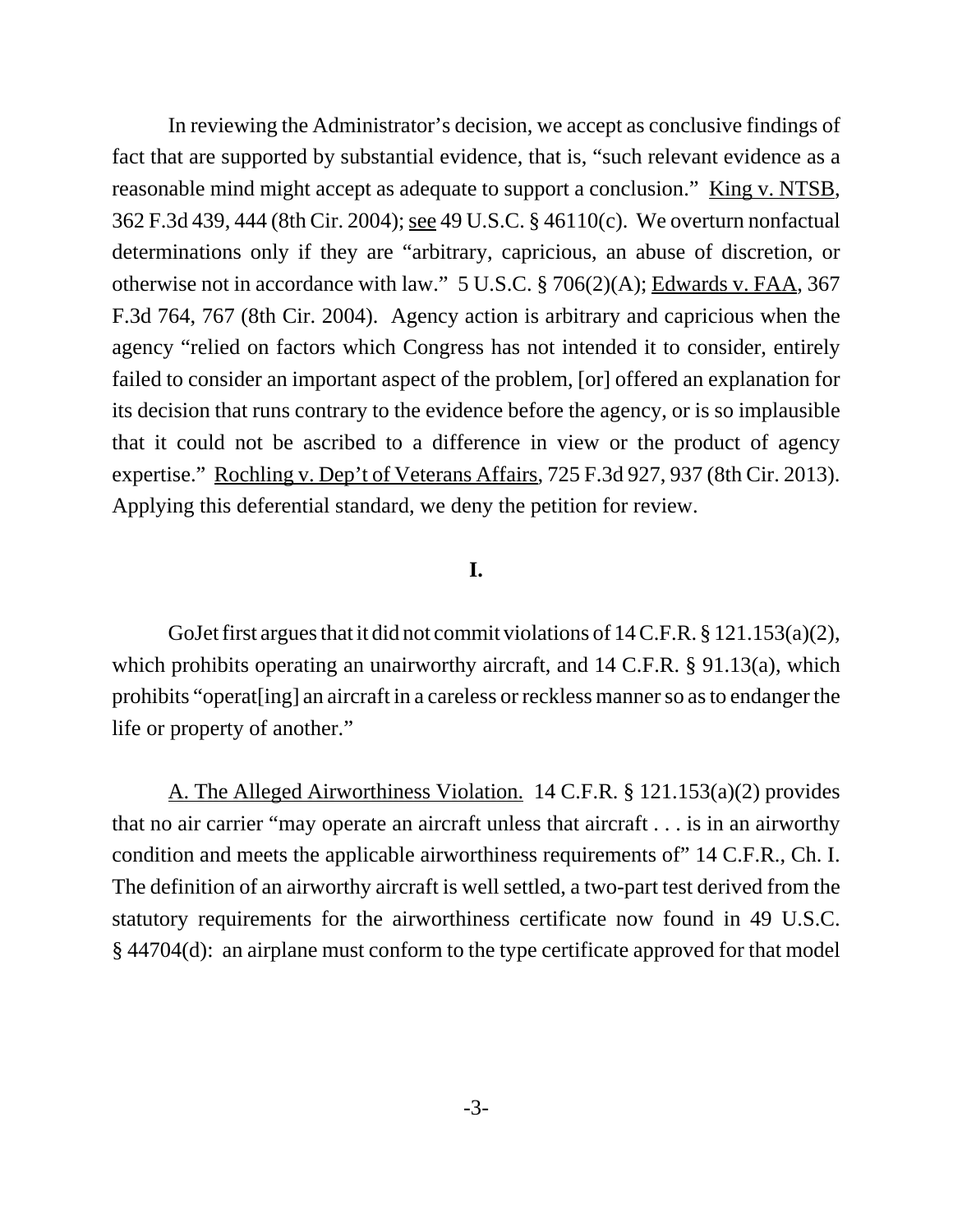aircraft and must be in a condition for safe operation. See 14 C.F.R. § 3.5(a); Copsey v. NTSB, 993 F.2d 736, 738 n.1 (10th Cir. 1993).<sup>2</sup>

The type certificate issued for each aircraft model includes the aircraft's original design specifications and "terms required in the interest of safety," including operating restrictions. 49 U.S.C. § 44704(a)(2)(B); 14 C.F.R. § 21.41. As the CRJ-700 was designed with retractable landing gear, the type design required all landing gear to be operable. If a CRJ-700's landing gear is inoperable, the airplane may not take off *unless* the FAA has issued the carrier an approved special operating protocol known as the Minimum Equipment List ("MEL"), which "constitutes an approved change to the type design."  $14$  C.F.R. §  $121.628(a)(2)$ .<sup>3</sup> In this case, Craig admitted that GoJet had neither used nor complied with the restrictions in an MEL. Cooper testified that the failure to observe MEL restrictions meant the plane "would be flying not in the configuration with the certificate that was issued [by the FAA] for that aircraft," making the plane "unairworthy."

The Administrative Law Judge ("ALJ"), focusing on the second part of the airworthiness definition, found that the risk of landing an overweight airplane when the CRJ-700's flight was aborted established that the airplane was not in a condition for safe operation, and was therefore unairworthy. The Administrator rejected GoJet's administrative appeal on a different ground, concluding that the airplane was

<sup>&</sup>lt;sup>2</sup>49 U.S.C. § 44704 directs the FAA to issue a series of certificates to guarantee the safety of aircraft such as the CRJ-700 operating in this country. The "type certificate" approves its design specifications, the "production certificate" approves production in accordance with the approved design, and an "airworthiness certificate" approves each airplane produced. See United States v. S.A. Empresa de Viacao Aerea Rio Grandense (Varig Airlines), 467 U.S. 797, 800-06 (1984).

<sup>&</sup>lt;sup>3</sup>For example, an MEL may allow an air carrier to defer repairs of an otherwise inoperable airplane until it can be flown to a place where repair is more feasible.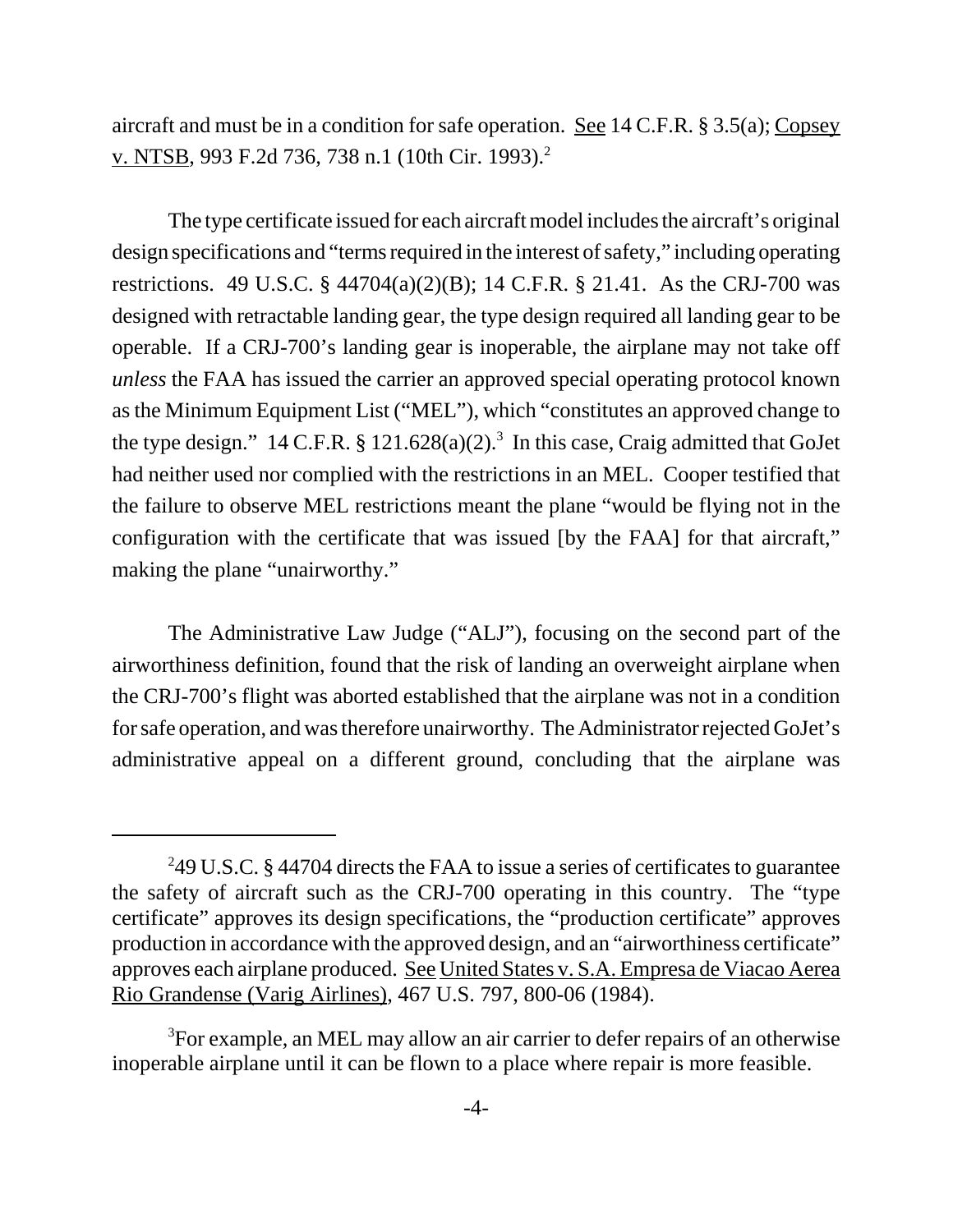unairworthy because, when flown with inoperable landing gear and without use of an approved MEL, it did not conform to its type certificate.

In its petition for judicial review, citing testimony by Cooper and Craig that a CRJ-700 can be flown safely when gear pins were not removed, GoJet argues that substantial evidence does not support the ALJ's finding that the airplane was not in a condition for safe operation. This issue is not properly before us. We review only the Administrator's final agency action, not portions of the ALJ's decision the Administrator did not consider. See 49 U.S.C. § 46110(a); INS v. Orlando Ventura, 537 U.S. 12, 15 (2002); Simon v. Simmons Foods, Inc., 49 F.3d 386, 389-90 (8th Cir. 1995). The Administrator concluded that GoJet's plane was unairworthy because it did not conform to its type certificate, without reaching the ALJ's alternative ground. If we rejected the Administrator's conclusion, our proper disposition would be to remand for agency consideration of the ALJ's alternative ground, not to address it ourselves. Orlando Ventura, 537 U.S. at 16-18; Erickson v. U.S. Postal Serv., 571 F.3d 1364, 1371-72 (Fed. Cir. 2009). Thus, we do not consider this contention.

The Administrator's ground for concluding that GoJet violated 14 C.F.R. § 121.153(a)(2) is not challenged on appeal. That should be the end of the matter, but in any event we find no plain error on this administrative record. The Administrator's written decision, and the FAA's brief to this court, take the position that *any* typecertificate nonconformity warrants a finding that the air carrier violated 14 C.F.R. § 121.153(a)(2) by operating an unairworthy aircraft. That position finds support in Morton v. Dow, 525 F.2d 1302, 1307 (10th Cir. 1975). But as the record does not reveal all the conditions the FAA might consider type-certificate nonconformities, we neither approve nor reject this interpretation of the regulation. Rather, we conclude that the type-certificate nonconformity in this case -- inoperable landing gear -- was so clearly related to safe operation of the airplane that a finding the airplane was not airworthy was clearly warranted based solely on *this* nonconformity. GoJet's evidence that a CRJ-700 with fixed landing gear *can* be flown in compliance with its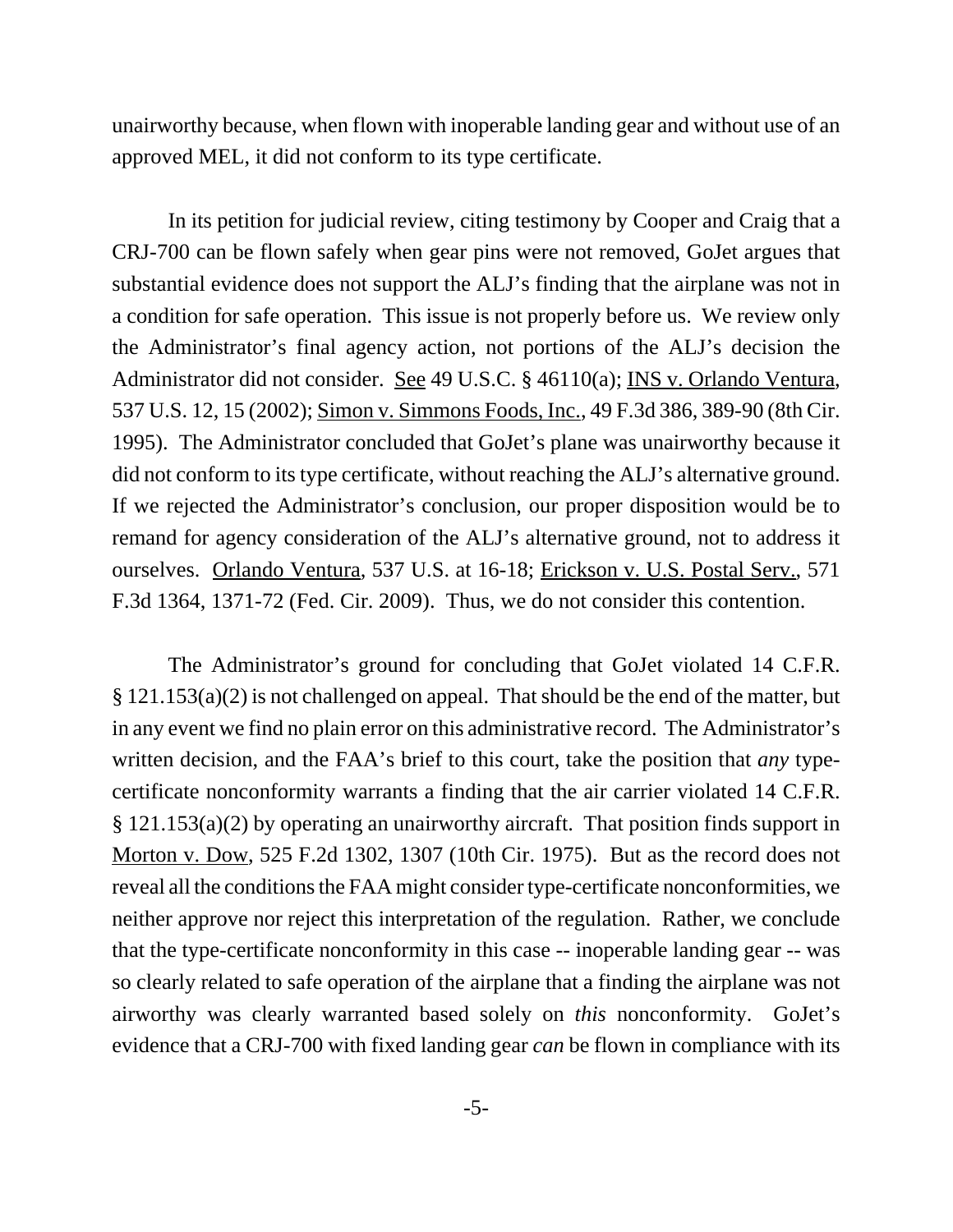type certificate through the use of approved MEL procedures is irrelevant because those procedures were not used. Accordingly, the Administrator did not err in determining that GoJet violated § 121.153(a)(2). "[A]irworthiness does not mean flyability." Copsey, 993 F.2d at 739.

B. The Alleged Residual Violation. GoJet next argues the Administrator erred in ruling that GoJet carelessly or recklessly operated the aircraft in violation of 14 C.F.R. § 91.13(a). Like the ALJ, the Administrator concluded that careless or reckless operation was a residual violation of GoJet operating an unairworthy aircraft: "Once the agency shows that a respondent has operated an unairworthy aircraft," the Administrator ruled, "a violation of Section 91.13(a), follows as a residual violation, unless extraordinary circumstances are present."<sup>4</sup> We upheld the finding of a § 91.13(a) violation predicated on violations of other regulations in Crawford v. Engen, 823 F.2d 201, 203-04 (8th Cir. 1987). GoJet nonetheless argues that this case presented extraordinary circumstances because the CRJ-700 could be safely flown with fixed landing gear and thus posed no *actual* danger to anyone's life or property.

The Administrator's decision that GoJet failed to establish extraordinary circumstances was not arbitrary or capricious. A violation of § 91.13(a) does not require proof of *actual* danger to lives or property; the potential for danger is enough. See Watkins v. NTSB, 178 F.3d 959, 962 (8th Cir. 1999), and cases cited. At the hearing, FAA Inspector Cooper explained how the operation of a CRJ-700 with inoperable landing gear posed potential danger, including the danger associated with an overweight landing. The Administrator did not err in crediting this testimony and finding that GoJet violated 14 C.F.R. § 91.13(a).

<sup>&</sup>lt;sup>4</sup>The agency imposed no additional civil penalty for the residual violation.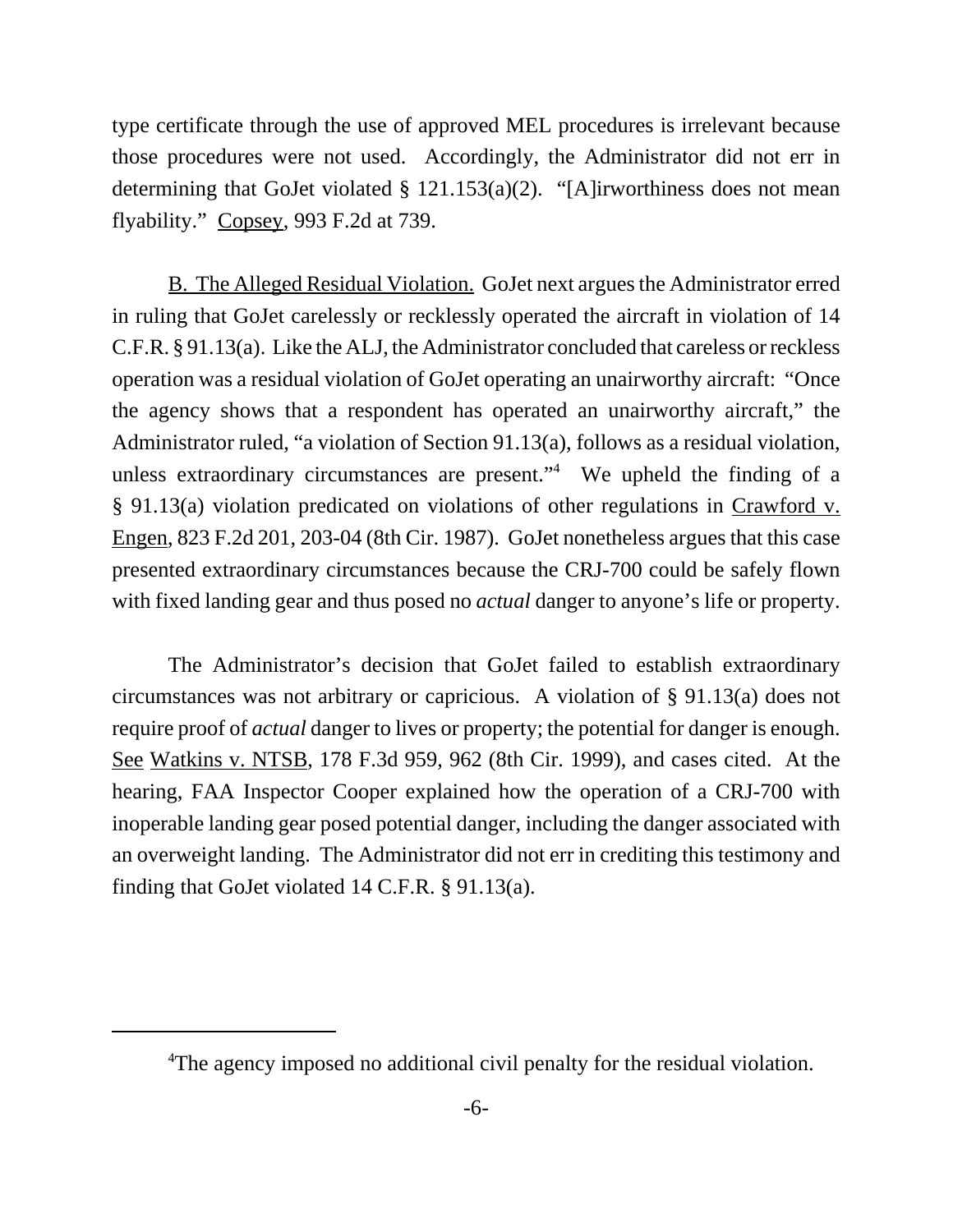GoJet argues the FAA erred procedurally when Inspector Cooper unilaterally terminated the VDRP process and the agency commenced civil penalty proceedings. The first question -- not addressed by either party -- is whether the FAA's decision to terminate the VDRP procedure in a particular case is judicially reviewable. The issue is not free from doubt.<sup>5</sup> The VDRP is an FAA policy, not a part of the agency's procedural rules and substantive regulations. Significantly, the policy "pertains to an agency's exercise of its enforcement discretion -- an area in which the courts have traditionally been most reluctant to interfere." Brock v. Cathedral Bluffs Shale Oil Co., 796 F.2d 533, 538 (D.C. Cir. 1986) (Scalia, J.), citing Heckler v. Chaney, 470 U.S. 821 (1985), and other cases. Subject to Equal Protection Clause constraints, a federal agency's decision to commence a civil enforcement action is, like the charging decision of a criminal prosecutor, normally deemed to be unreviewable because it is an action "committed to agency discretion by law," 5 U.S.C. § 701(a)(2).

This narrow "presumption of unreviewability" does not apply if "Congress has provided us with 'law to apply,'" Heckler, 470 U.S. at 834, or if the agency has made clear its intent that a policy statement or set of enforcement guidelines impose binding limitations on the exercise of its enforcement discretion. Compare South Dakota v. Ubbelohde, 330 F.3d 1014, 1028-29 (8th Cir. 2003) (Corps of Engineers Master Manual is a binding policy statement), cert. denied, 541 U.S. 987 (2004), with Sec'y of Labor v. Twentymile Coal Co., 456 F.3d 151, 158-59 (D.C. Cir. 2006) (Mine Act enforcement guidelines are not binding norms limiting agency discretion), and Cathedral Bluffs, 796 F.2d at 537-38 (same). In applying this standard, it is relevant whether the agency policy or procedural rule at issue is "intended primarily to confer

<sup>&</sup>lt;sup>5</sup>For an example of the potential complexity of such procedural issues, see Ass'n of Irritated Residents v. EPA, 494 F.3d 1027 (D.C. Cir. 2007).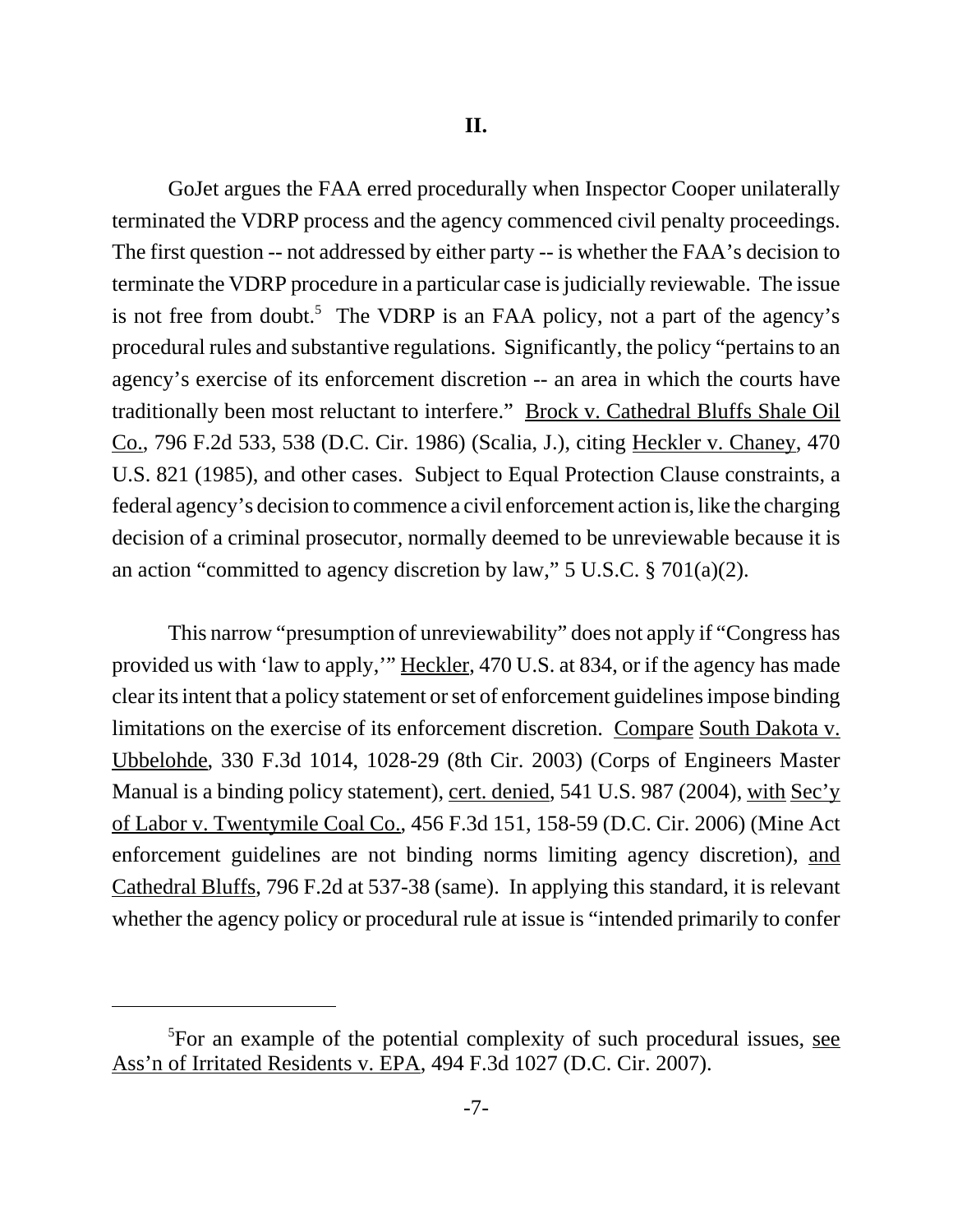important procedural benefits upon individuals in the face of otherwise unfettered discretion." Rochling, 725 F.3d at 939 (quotation omitted).

Here, the stated purpose of the VDRP is to encourage voluntary disclosure and compliance by advising certificate holders of circumstances in which the FAA will refrain from commencing civil penalty actions. The VDRP prescribes how the agency "will" proceed if it accepts a certificate holder's initial notice of apparent violation, language that implies the Program is intended to be binding. Ubbelohde, 330 F.3d at 1028. And the fact that the Administrator considered the merits of GoJet's procedural defense in this case, rather than rejecting it because the decision to commence a civil penalty proceeding is an unreviewable exercise of enforcement discretion, is further evidence the VDRP is meant to limit that discretion. In these circumstances, we conclude the agency has provided us with sufficient "law to apply," that is, the FAA has made clear its intent that, when it accepts a certificate holder's notice of voluntary disclosure, the VDRP Program imposes binding limitations on how the agency will thereafter exercise its enforcement discretion. Therefore, the Administrative Procedure Act's presumption that agency actions are subject to judicial review applies, and we turn to the merits of GoJet's procedural defense. See 5 U.S.C. § 702; Ubbelohde, 330 F.3d at 1027. As the VDRP is a policy prescribing the agency's procedures, not its substantive standards for enforcing the regulations at issue, our review is for abuse of discretion, deferentially bearing in mind that "administrative agencies should be free to fashion their own rules of procedure and to pursue methods of inquiry capable of permitting them to discharge their multitudinous duties." Vt. Yankee Nuclear Power Corp. v. Natural Res. Def. Council, Inc., 435 U.S. 519, 543 (1978) (quotation omitted); cf. Oberstar v. FDIC, 987 F.2d 494, 504 (8th Cir. 1993).

 GoJet argues (as it did to the Administrator) that after rejecting a proposed comprehensive fix GoJet reasonably believed would resolve violations it voluntarily disclosed, Inspector Cooper unilaterally terminated the VDRP process and initiated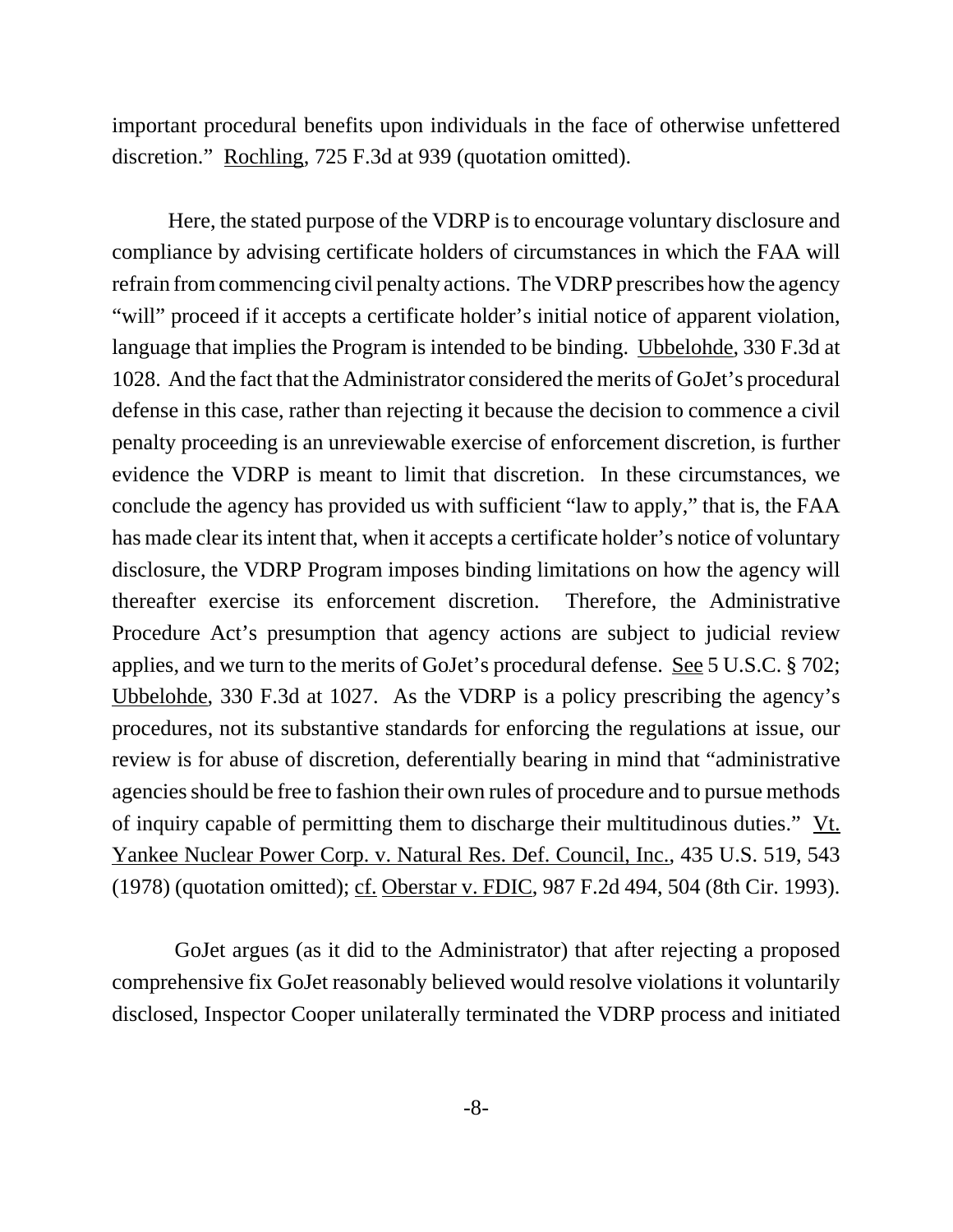this enforcement action, arbitrarily denying GoJet an opportunity to pursue a discretionary administrative appeal the VDRP expressly authorizes:

When disputes occur regarding the acceptance of a proposed comprehensive fix . . . the principal inspector and the pertinent regulated entity may request that the issue be resolved at the next level of management within the FAA. This procedure will provide for an independent assessment of the areas in disagreement.

Order 8900.1 at ¶ 11-12; AC 00-58A at ¶ 13.

The hearing record reflects that GoJet's proposed comprehensive fix was simply to counsel the mechanic who had made inadvertent errors. By letter dated January 25, 2008, to GoJet's chief operating officer, Inspector Cooper responded that GoJet's proposal-

does not preclude recurrence of this violation. The mechanic involved knew of the [General Maintenance Manual] requirement to make a logbook entry stating the landing gear pin was installed prior to this incident, and yet still forgot to make the entry. . . . The comprehensive fix should prevent the same mechanic, or any other mechanic, from forgetting to make the logbook entry and subsequently forgetting to remove the gear pins following maintenance.

The letter advised GoJet that "[f]ailure to provide a comprehensive fix acceptable to this office by the close of business on February 8, 2008 will result in the selfdisclosures being closed out of the web based VDRP system and processed as enforcement[]."<sup>6</sup> Cooper testified that he suggested to Craig that a pin-removal checklist be added to the manual mechanics consult during brake replacements.

<sup>6</sup> The administrative record conclusively refutes GoJet's assertion that Inspector Cooper unilaterally terminated the VDRP process -- his January 25 letter was reviewed by two supervisors.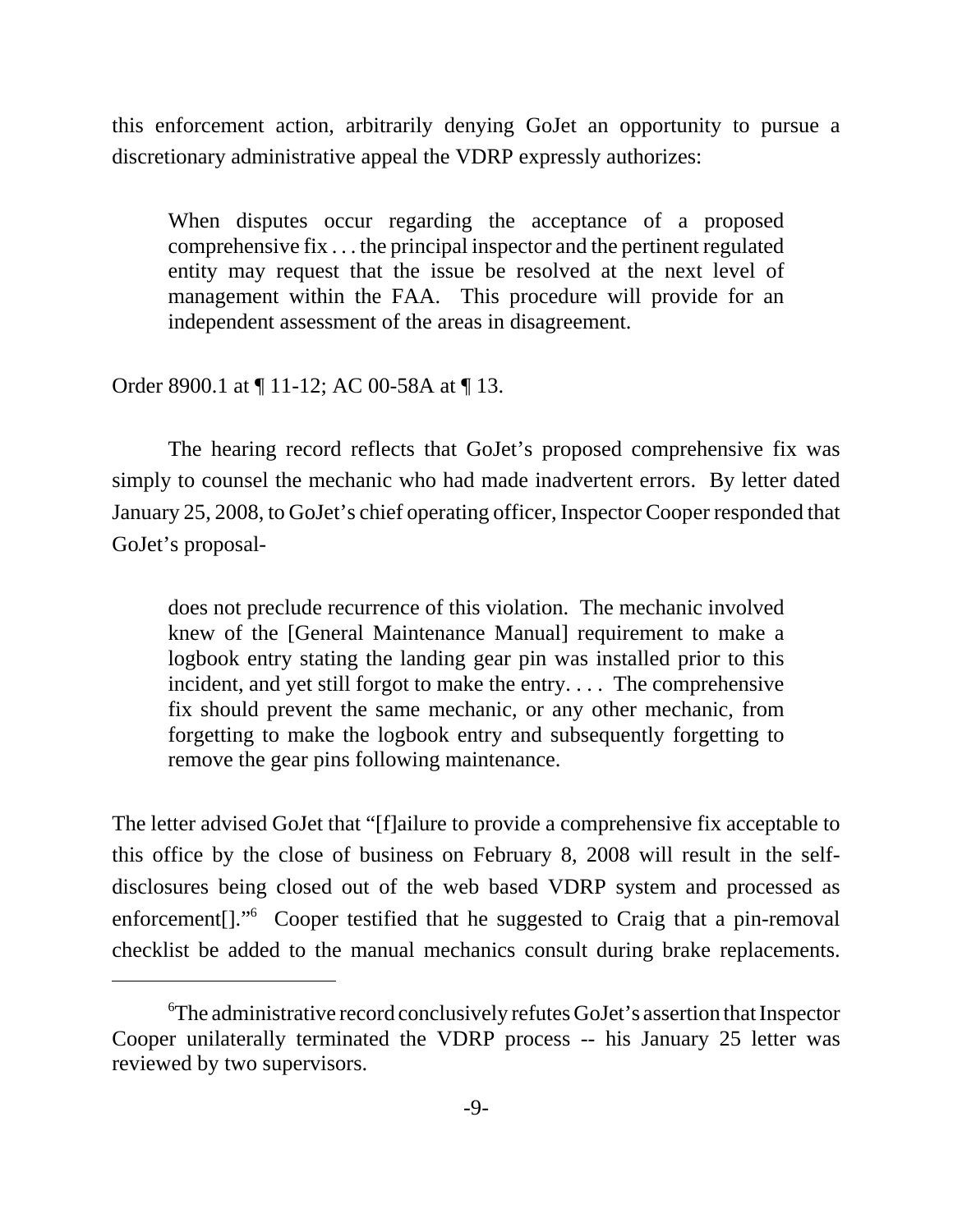Unwilling to adopt this suggestion, GoJet offered no alternative for the FAA to consider, and made no attempt to seek review of the comprehensive fix dispute at the next level of FAA management.

In rejecting GoJet's procedural defense, the Administrator noted the VDRP expressly provides that a proposed comprehensive fix must be "satisfactory to the FAA," and must be "satisfactorily implemented and completed," before the FAA will close a VDRP case with no enforcement action. Order 8900.1 at ¶¶ 11-4(C), 11-11; AC 00-58A at  $\P$  $[$  4(c), 12.<sup>7</sup> The Administrator rejected GoJet's contention that Cooper did not permit GoJet to elevate its comprehensive fix dispute to the next level of FAA management because Cooper's January 25, 2008, letter gave GoJet an opportunity to elevate the dispute, but GoJet failed to ask Cooper or his supervisor for review at the next level. We agree.

Cooper's letter clearly stated his position and gave GoJet a deadline to submit a satisfactory comprehensive fix or face enforcement action. When GoJet elected not to accept Cooper's suggested comprehensive fix, it knew the negotiations were deadlocked and the time to seek elevation of the dispute was at hand. Once Cooper's deadline passed, the VDRP did not require further notice to GoJet before the FAA commenced a civil penalty action. GoJet simply failed to pursue the VDRP's informal review procedure. In these circumstances, deferentially reviewing the FAA's adherence to VDRP procedures, we find no basis to conclude that the agency abused

 $7$ It is hardly surprising that a policy declaring when the FAA will not exercise its statutory discretion to commence enforcement proceedings requires that an informal resolution of the disclosed violations be to the agency's satisfaction.